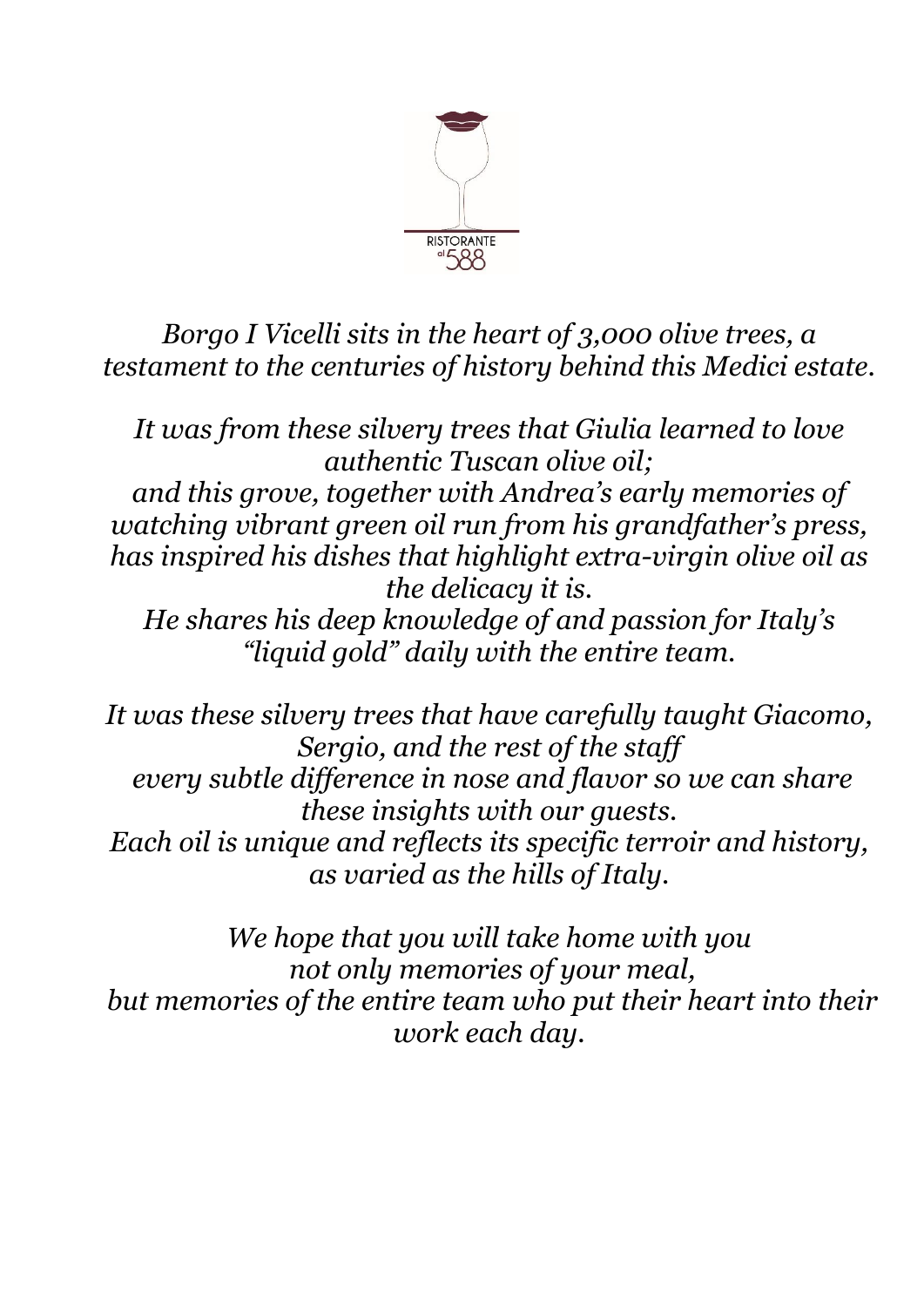### **"Tasting Al588"**

*Due to their complexity, the tasting menus are served for all guests at the table. The dishes will be chosen by the chef from those on the menu and possible surprises. Please inform us of any intolerances and food allergies.*

❖ *4 courses of the chef's choice (Appetizer- first courses-main course -dessert)*

*€ 65.00 per person In wine paring € 100.00 per person*

#### ❖ *6 courses of the chef's choice*

(2 *Appetizer- 2 first courses- main course -dessert) € 75.00 per person In wine paring € 120.00 per person*

#### ❖ **"Oil Tasting" on reservation** 3 national oil €20.00

*For information on purchasing the oil that you tasted during dinner, ask for ours "Oil Charter"*

**\*\*\*\*\*\*\***

## **"The oil is the protagonist as a quality ingredient and not as a simple table appearance "**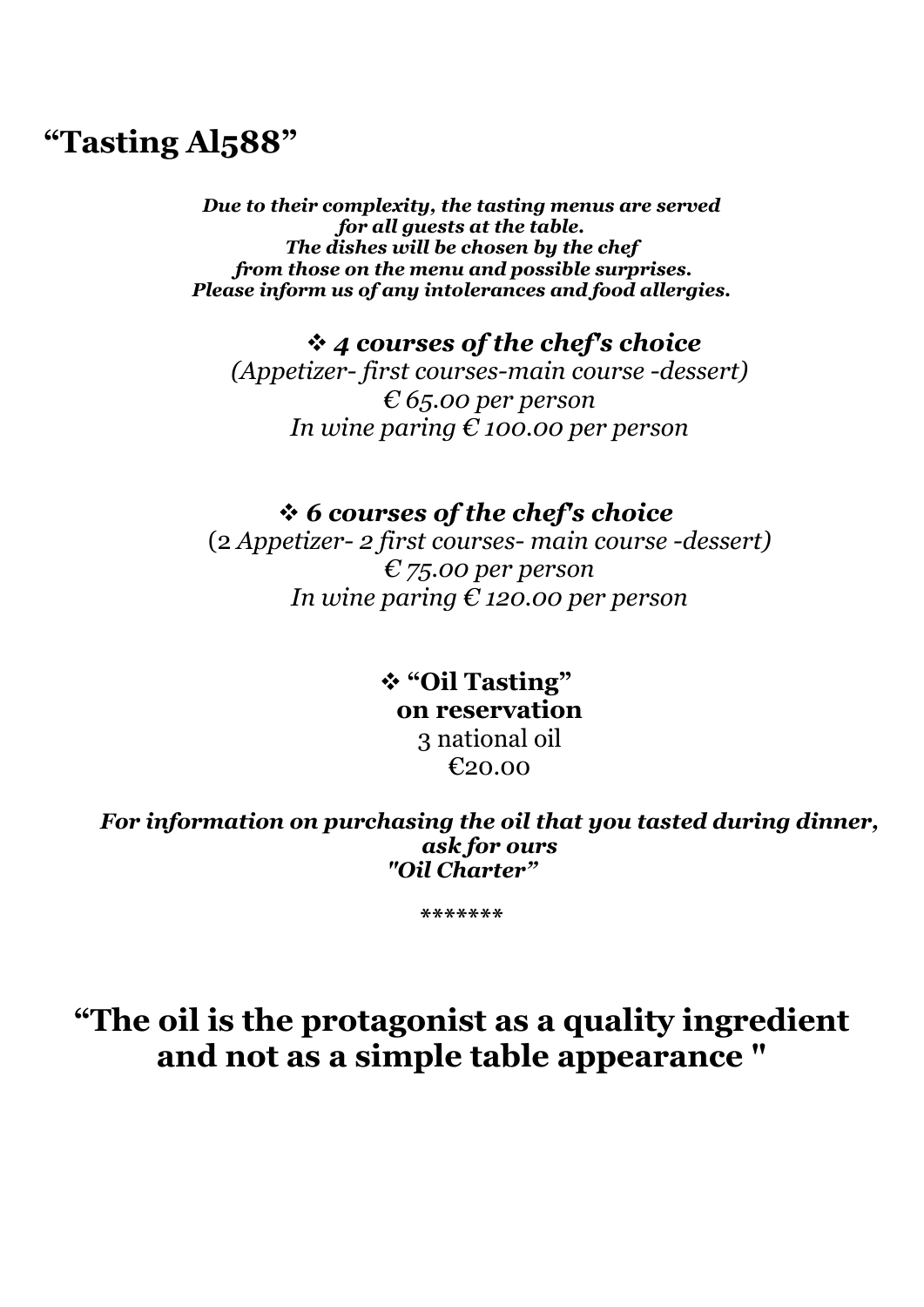# **The Aged….**

*A selection of seasoned products totally created by our chef in collaboration with small local producers, from refined meats reared on the territory to the refinement taken care of daily with love and dedication. The classic cold cuts is transformed giving life to a small production that seeks unexpected and authentic flavors and aromas.*

- ➢ Duck cacciatorino salami
- ➢ Duck juniper ferro di cavallo
- ➢ Wild Boar cacciatorino salami
- ➢ Wild Boar shoulder
- ➢ Wild board roolled bacon
- ➢ Duck breast
- ➢ Goat cacciatorino salami
- ➢ Hare "Dolce Forte"
- ➢ Roe deer Salami
- ➢ Deer Salami
- ➢Ham of Grigio del Casentino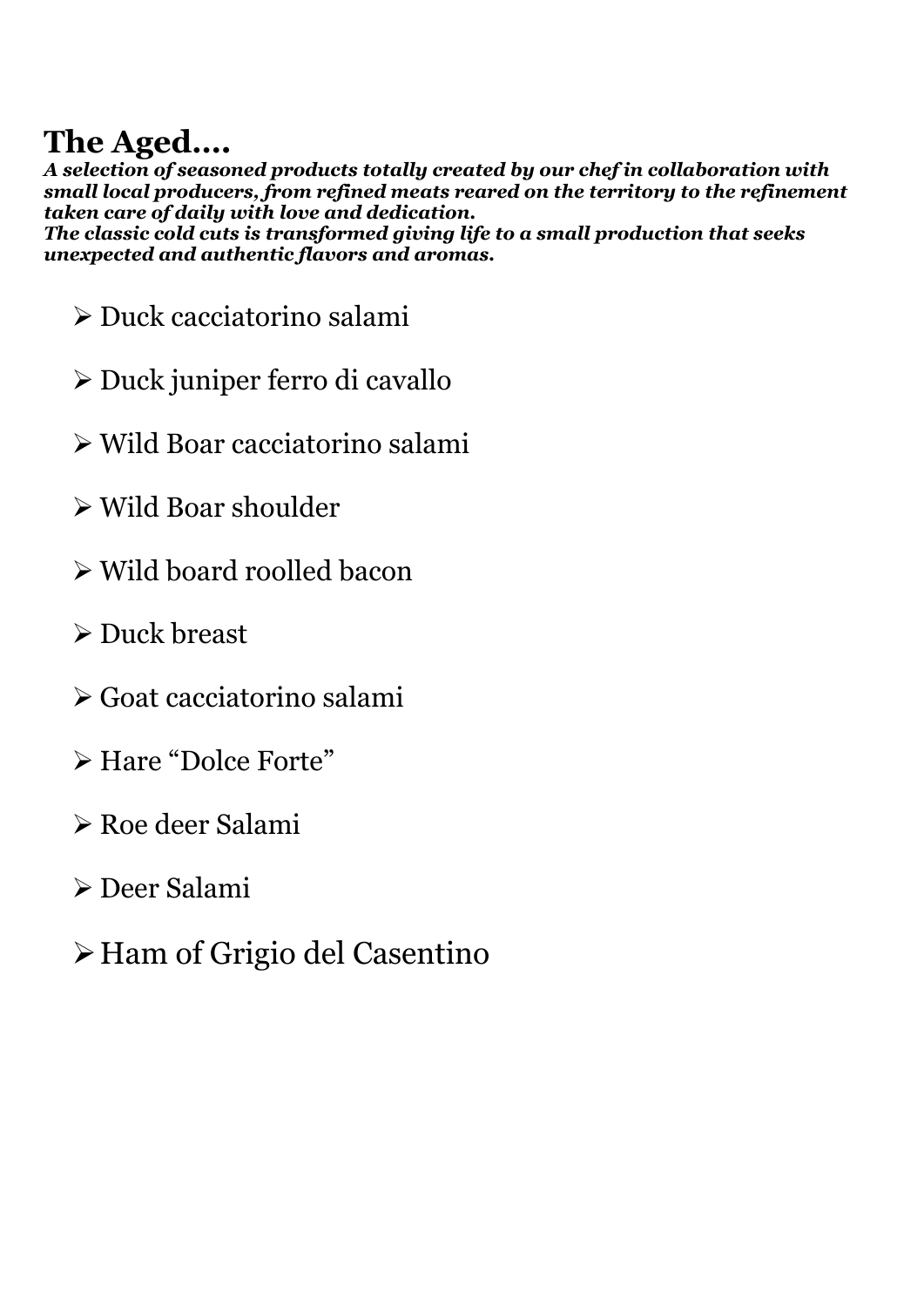### **To start….**

### **"L'Uovo 62°"**

Oil monocultivar Nocellara del Belice – Librandi (Calabria)

Happy hen poched egg, asparagus, raspberries, Parmigiano Reggiano vacche rosse fondue and vanilla

**\*\*\*\*\*\*\***

### **"Ho fatto la battuta"**

Oil monocultivar Ascolana – Giulio Mannelli (Umbria)

Fillet Beef tartarre smoked with olive wood, creamed onions, BBQ maionnaise and crispy potatoes

**\*\*\*\*\*\*\***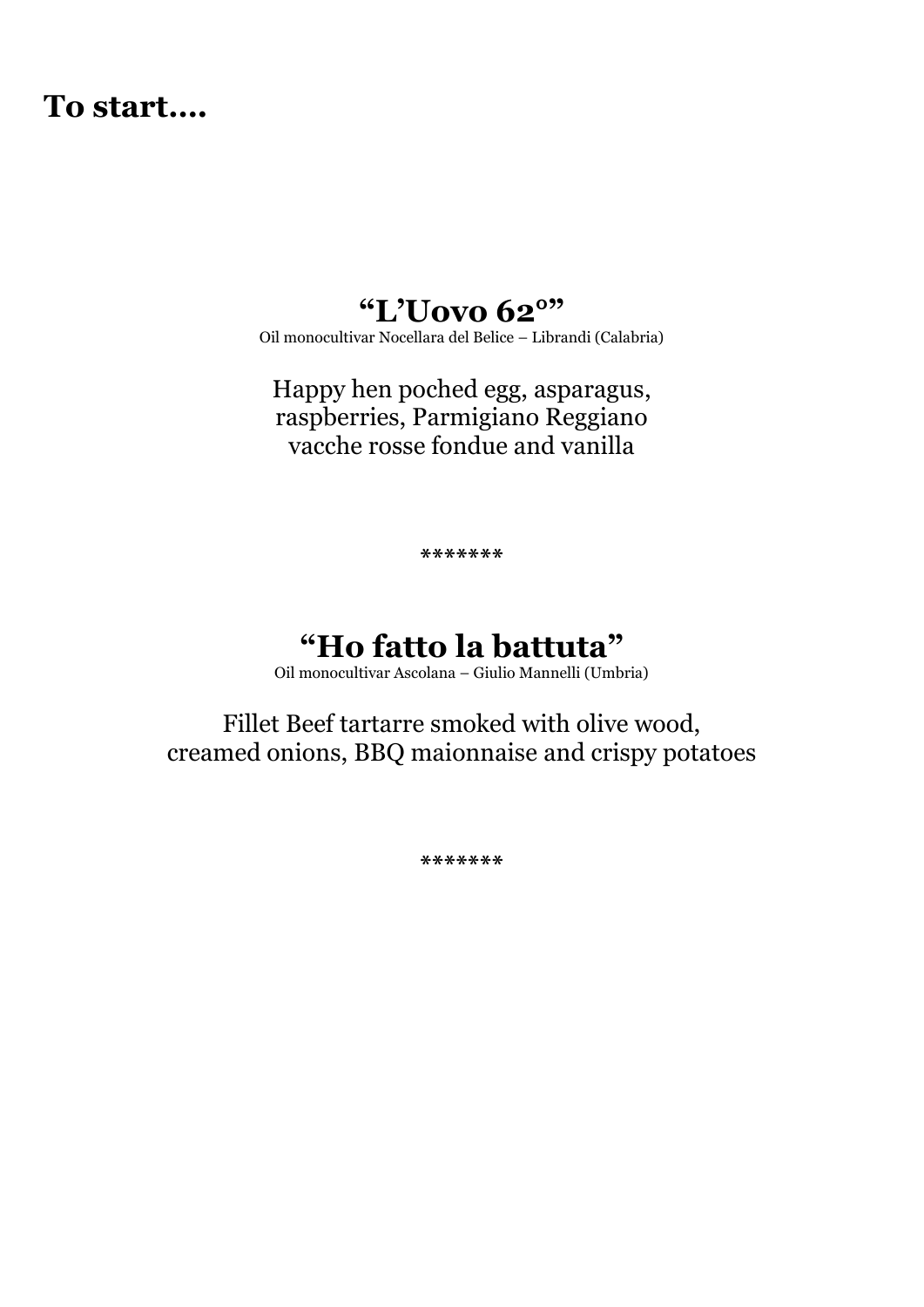### **First course…..**

# **"La Linguina e il Carciofo"**

Oil Casalontana Umbria DOP – Frantoio Gaudenzi (Umbria)

Wholemeal linguine, cheese, black pepper, artichokes, and zabaione with Cynar

**\*\*\*\*\*\*\***

## **"L'Ocio sul Prugnolo"**

Oil 46° parallelo – Frantoio di Riva (Lombardia)

Cappelletti stuffed with goose, his reduction, prugnoli mushrooms, creamed onion and catmint

**\*\*\*\*\*\*\***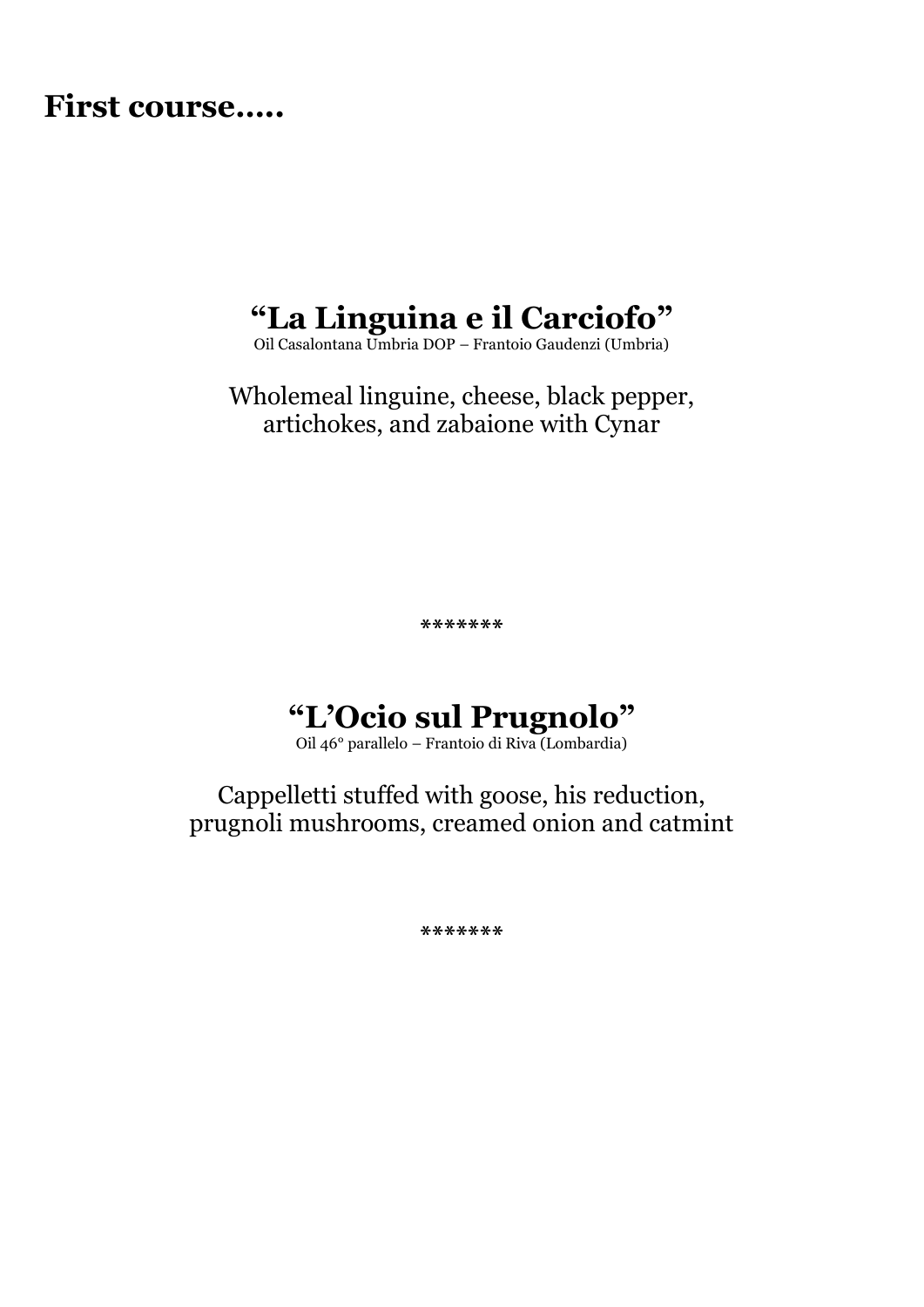**Main Course….** 

# **"Il Capretto"**

Oil Il Classico – Quattrociocchi (Lazio)

#### Grilled Goat from Varena, stewed onion, creamed peas, roasted lemon and lavander

**\*\*\*\*\*\*\***

## **"Porro & Robiola"**

Oil Ruggente – Castel Ruggero Pellegrini (Toscana)

Leek roulade, stuffed with Goat robiola cheese, olives crumble and leeks maionnaise

**\*\*\*\*\*\*\***